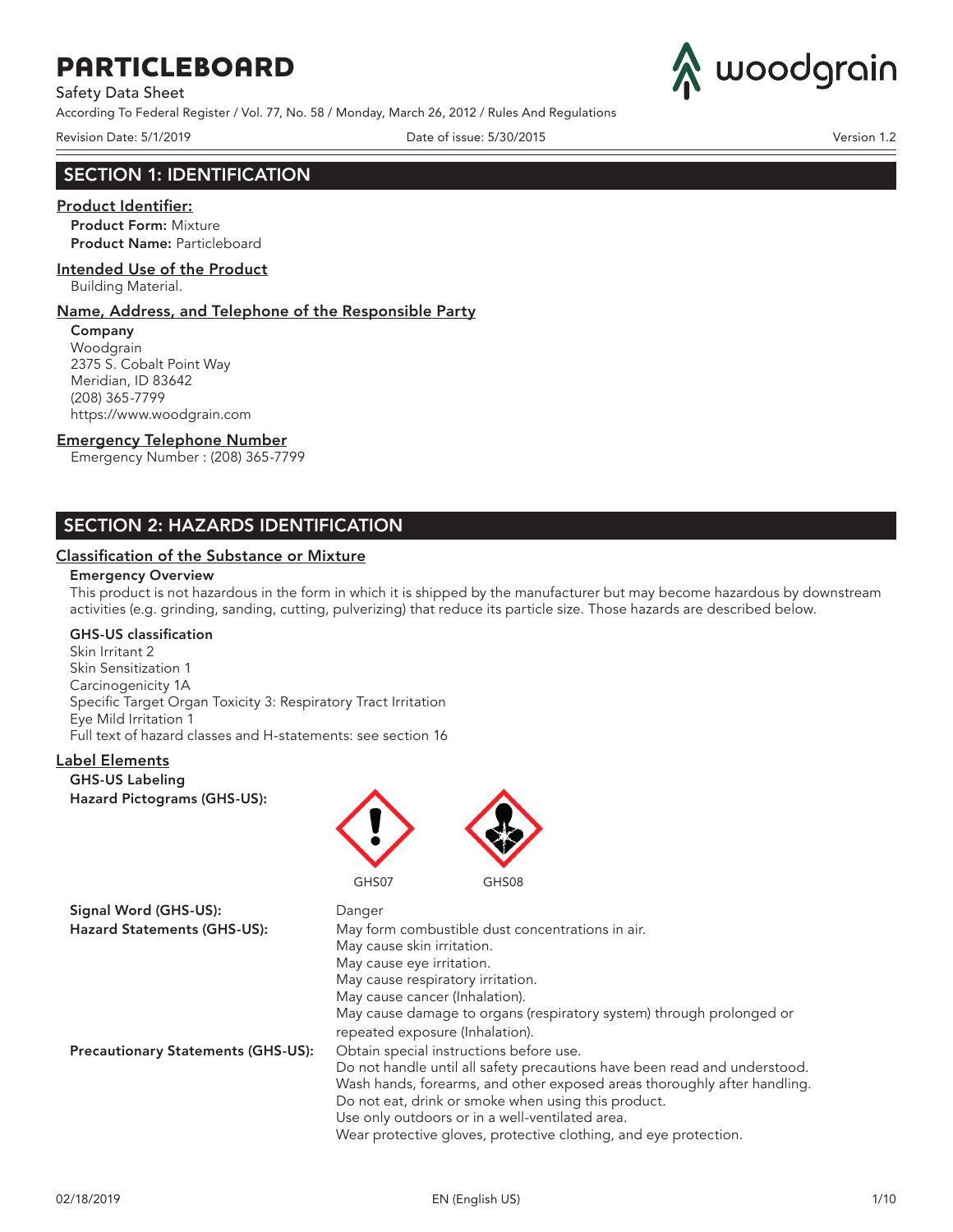### Safety Data Sheet

According To Federal Register / Vol. 77, No. 58 / Monday, March 26, 2012 / Rules And Regulations



| Revision Date: 5/1/2019 | Date of issue: 5/30/2015                                                          | Version 1.2 |
|-------------------------|-----------------------------------------------------------------------------------|-------------|
| Response:               | If on skin: Wash with plenty of water.                                            |             |
|                         | If inhaled: Remove person to fresh air and keep at rest in a position comfortable |             |
|                         | for breathing.                                                                    |             |
|                         | If exposed or concerned: Get medical advice/attention.                            |             |
|                         | Call a poison center or doctor if you feel unwell.                                |             |
|                         | Get medical advice/attention if you feel unwell.                                  |             |
|                         | Specific treatment (see section 4 on this SDS).                                   |             |
|                         | If skin irritation occurs: Get medical advice/attention.                          |             |
|                         | Dispose of contents/container in accordance with local, regional, national,       |             |
|                         | territorial, provincial, and international regulations.                           |             |
| <u> Other Hazards</u>   |                                                                                   |             |
|                         |                                                                                   |             |

This product is not considered hazardous under U.S. OSHA 29 CFR 1910.1200 Hazard Communication Standard Exposure may aggravate pre-existing eye, skin, or respiratory conditions.

NFPA – Health=1, Flammability=1, Reactivity=0, Special Information=None

HMIS – Health=\*1, Flammability=1, Reactivity=0, PPE=E

\* Chronic Health Hazard

E= Safety glasses & gloves

Unknown Acute Toxicity (GHS-US): Not available

## SECTION 3: COMPOSITION/INFORMATION ON INGREDIENTS

#### **Mixture**

| name                                       | product identifier   | $%$ (w/w) | <b>GHS-US</b> classification                                                                                                        |
|--------------------------------------------|----------------------|-----------|-------------------------------------------------------------------------------------------------------------------------------------|
| Wood dust, non-allergenic,<br>softwood     | (CAS No) RR-03806-2  | $60 - 99$ | Skin Irritant 2<br>Carcinogenicity 1A<br>Specific Target Organ Toxicity 3:<br>Respiratory Tract Irritation<br>Eye Mild Irritation 1 |
| Cured amino resins                         | (CAS No) Proprietary | $1 - 39$  |                                                                                                                                     |
| Ammonium polyphosphate -<br>Fire retardant | (CAS No) 68333-79-9  | $1 - 2$   | Acute Tox. 4 (Oral)<br>Eye Irrit. 2A                                                                                                |

## SECTION 4: FIRST AID MEASURES

### Description of First Aid Measures

| General:             | Never give anything by mouth to an unconscious person. If you feel unwell, seek medical advice).                                                                                                                                               |
|----------------------|------------------------------------------------------------------------------------------------------------------------------------------------------------------------------------------------------------------------------------------------|
| Inhalation:          | Using proper respiratory protection, move the exposed person to fresh air at once. Encourage exposed<br>person to cough, spit out, and blow nose to remove dust. Immediately call a poison center, physician,<br>or emergency medical service. |
| <b>Skin Contact:</b> | Remove contaminated clothing. Drench affected area with water for at least 15 minutes. Obtain medical<br>attention if irritation develops or persists.                                                                                         |
| Eye Contact:         | Rinse cautiously with water for at least 15 minutes. Remove contact lenses, if present and easy to do.<br>Continue rinsing. Obtain medical attention.                                                                                          |
| Ingestion:           | Rinse mouth. Do not induce vomiting. Seek medical attention if a large amount is swallowed.                                                                                                                                                    |

### Most Important Symptoms and Effects Both Acute and Delayed

| General:             | Causes skin irritation. May cause respiratory irritation. May cause cancer.                                                                          |
|----------------------|------------------------------------------------------------------------------------------------------------------------------------------------------|
| Inhalation:          | For particulates and dust: Irritation of the respiratory tract and the other mucous membranes.                                                       |
| <b>Skin Contact:</b> | Redness, pain, swelling, itching, burning, dryness, and dermatitis. Prolonged contact with large<br>amounts of dust may cause mechanical irritation. |
| Eye Contact:         | Prolonged contact with large amounts of dust may cause mechanical irritation.                                                                        |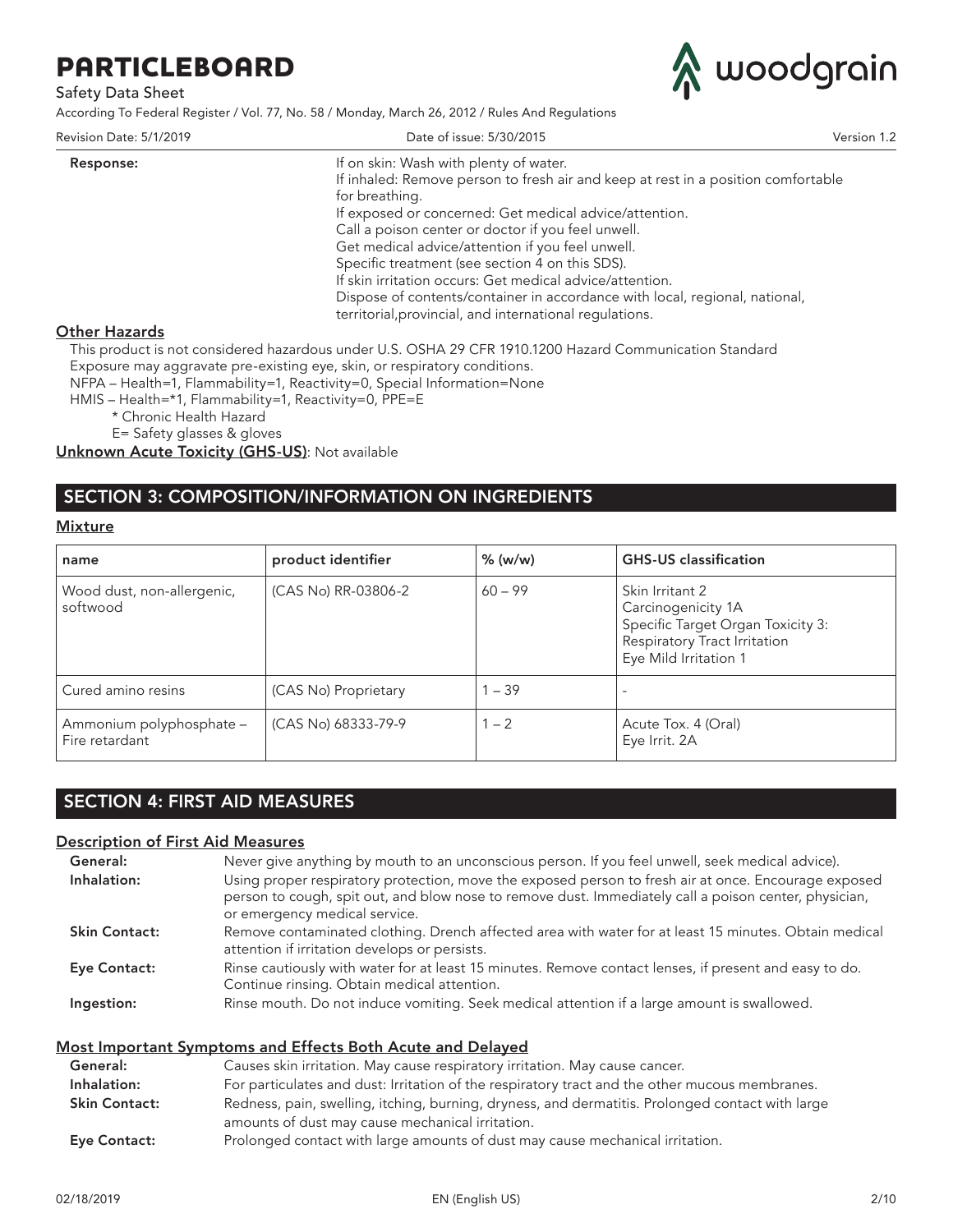Safety Data Sheet

According To Federal Register / Vol. 77, No. 58 / Monday, March 26, 2012 / Rules And Regulations



Revision Date: 5/1/2019 Date of issue: 5/30/2015 Version 1.2 Chronic Symptoms: Prolonged inhalation of wood dust is known may cause cancer of the respiratory system and

Indication of Any Immediate Medical Attention and Special Treatment Needed

If exposed or concerned, get medical advice and attention. If medical advice is needed, have product container or label at hand.

## SECTION 5: FIREFIGHTING MEASURES

### Extinguishing Media

Suitable Extinguishing Media: Use extinguishing media appropriate for surrounding fire.

|  |  |  | Special Hazards Arising From the Substance or Mixture |  |
|--|--|--|-------------------------------------------------------|--|
|  |  |  |                                                       |  |

lung disease.

| Fire Hazard:                           | Combustible Dust.                                                                                                                                                 |
|----------------------------------------|-------------------------------------------------------------------------------------------------------------------------------------------------------------------|
| <b>Explosion Hazard:</b>               | Dust explosion hazard in air.                                                                                                                                     |
| <b>Reactivity:</b>                     | Hazardous reactions will not occur under normal conditions.                                                                                                       |
| <b>Advice for Firefighters</b>         |                                                                                                                                                                   |
| <b>Precautionary Measures Fire:</b>    | Exercise caution when fighting fire.                                                                                                                              |
| <b>Firefighting Instructions:</b>      | Use water spray or fog for cooling exposed containers.                                                                                                            |
| <b>Protection During Firefighting:</b> | Do not enter fire area without proper protective equipment, including<br>respirtory protection.                                                                   |
| <b>Hazardous Combustion Products:</b>  | Under fire conditions this material may produce hazardous carbon dioxide<br>(CO2), carbon monoxide (CO), various low molecular weight hydrocarbons, and<br>smoke. |
| <b>Other Information:</b>              | Risk of dust explosion.                                                                                                                                           |

### Reference to Other Sections

Refer to section 9 for flammability properties.

## SECTION 6: ACCIDENTAL RELEASE MEASURES

### Steps to be Taken In Case Material ls Released or Spilled:

Sweep or vacuum up for recovery and disposal. Avoid creating dusty conditions whenever feasible. Maintain good housekeeping to avoid accumulation of wood dust on exposed surfaces. Use approved filtering face piece respirator ("dust mask") and goggles where ventilation is not possible and exposure limits may be exceeded or for additional worker comfort. *See Heading 8. Exposure controls and personal protection. See Section 13, Disposal Considerations.*

SECTION 7: HANDLING AND STORAGE

### Precautions to be Taken in Handling and Storage:

Dried wood dust may pose a combustible dust hazard. Keep away from ignition sources. Avoid eye contact. Avoid prolonged or repeated contact with skin. Avoid prolonged or repeated breathing of wood dust. Store in well-ventilated, cool, dry place away from open flame.

### Specific End Use(s)

No use is specified.

## SECTION 8: EXPOSURE CONTROLS/PERSONAL PROTECTION

### Control Parameters

For substances listed in section 3 that are not listed here, there are no established Exposure limits from the manufacturer, supplier, importer, or the appropriate advisory agency including: ACGIH (TLV), AIHA (WEEL), NIOSH (REL), OSHA (PEL), Canadian provincial governments, or the Mexican government.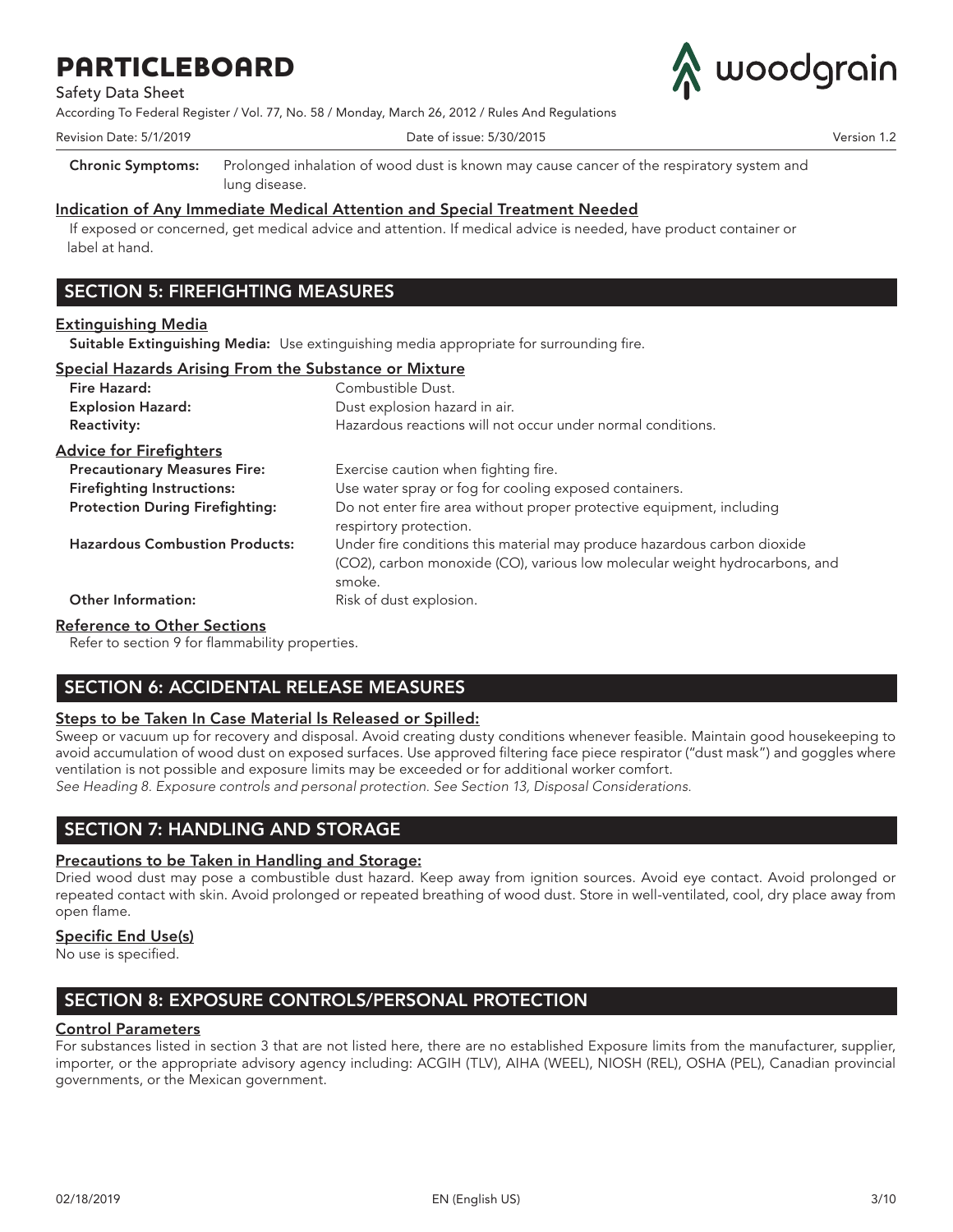Safety Data Sheet

According To Federal Register / Vol. 77, No. 58 / Monday, March 26, 2012 / Rules And Regulations

Revision Date: 5/1/2019 Date of issue: 5/30/2015 Version 1.2

woodgrain

| Particulates not otherwise classified (PNOC) (RR-00072-6) |                                                      |       |                                                                                                                                                                                                                                          |  |  |
|-----------------------------------------------------------|------------------------------------------------------|-------|------------------------------------------------------------------------------------------------------------------------------------------------------------------------------------------------------------------------------------------|--|--|
| <b>USA ACGIH</b>                                          | ACGIH TWA (mg/m <sup>3</sup> )                       |       | 3 mg/m <sup>3</sup> Respirable fraction<br>10 mg/m <sup>3</sup> Total Dust                                                                                                                                                               |  |  |
| <b>USA OSHA</b>                                           | OSHA PEL (TWA) (mg/m <sup>3</sup> )                  |       | * 15 mg/m <sup>3</sup> Total Dust                                                                                                                                                                                                        |  |  |
| Alberta                                                   | OEL TWA (mg/m <sup>3</sup> )                         |       | 3 mg/m <sup>3</sup> (respirable)<br>10 mg/m $3$ (total)                                                                                                                                                                                  |  |  |
| <b>British Columbia</b>                                   | OEL TWA (mg/m <sup>3</sup> )                         |       | 10 mg/m <sup>3</sup> (inhalable particles, recommended) 3 mg/m <sup>3</sup> (respi-<br>rable particles, recommended)                                                                                                                     |  |  |
| Manitoba                                                  | OEL TWA (mg/m <sup>3</sup> )                         |       | 10 mg/m <sup>3</sup> (inhalable particles, recommended) 3 mg/m <sup>3</sup> (respi-<br>rable particles, recommended)                                                                                                                     |  |  |
| <b>New Brunswick</b>                                      | OEL TWA (mg/m <sup>3</sup> )                         |       | 3 mg/m <sup>3</sup> (particulate matter containing no Asbestos and <1%<br>Crystalline silica, respirable fraction)<br>10 mg/m <sup>3</sup> (particulate matter containing no Asbestos and <1%<br>Crystalline silica, inhalable fraction) |  |  |
| Newfoundland & Labrador                                   | OEL TWA (mg/m <sup>3</sup> )                         |       | 10 mg/m <sup>3</sup> (inhalable particles, recommended)<br>3 mg/m <sup>3</sup> (respirable particles, recommended)                                                                                                                       |  |  |
| Nova Scotia                                               | OEL TWA (mg/m <sup>3</sup> )                         |       | 10 mg/m <sup>3</sup> (inhalable particles, recommended)<br>3 mg/m <sup>3</sup> (respirable particles, recommended)                                                                                                                       |  |  |
| <b>Nunavut</b>                                            | OEL TWA (mg/m <sup>3</sup> )                         |       | 5 mg/m <sup>3</sup> (respirable mass) 10 mg/m <sup>3</sup> (total mass)                                                                                                                                                                  |  |  |
| <b>Northwest Territories</b>                              | OEL STEL (mg/m <sup>3</sup> )                        |       | 20 mg/m <sup>3</sup> (insoluble or poorly soluble-inhalable fraction)<br>6 mg/m <sup>3</sup> (insoluble or poorly soluble-respirable fraction)                                                                                           |  |  |
| <b>Northwest Territories</b>                              | OEL TWA (mg/m <sup>3</sup> )                         |       | 10 mg/m <sup>3</sup> (insoluble or poorly soluble-inhalable fraction)<br>3 mg/m <sup>3</sup> (insoluble or poorly soluble-respirable fraction)                                                                                           |  |  |
| Ontario                                                   | OEL TWA (mg/m <sup>3</sup> )                         |       | 10 mg/m <sup>3</sup> (inhalable)<br>3 mg/m <sup>3</sup> (respirable)                                                                                                                                                                     |  |  |
| <b>Prince Edward Island</b>                               | OEL TWA (mg/m <sup>3</sup> )                         |       | 10 mg/m <sup>3</sup> (inhalable particles, recommended)<br>3 mg/m <sup>3</sup> (respirable particles, recommended)                                                                                                                       |  |  |
| Québec                                                    | VEMP (mg/m <sup>3</sup> )                            | dust) | 10 mg/m <sup>3</sup> (including dust, inert or nuisance particulate total                                                                                                                                                                |  |  |
| Saskatchewan                                              | OEL STEL (mg/m <sup>3</sup> )                        |       | 20 mg/m <sup>3</sup> (insoluble or poorly soluble-inhalable fraction)<br>6 mg/m <sup>3</sup> (insoluble or poorly soluble-respirable fraction)                                                                                           |  |  |
| Saskatchewan                                              | OEL TWA (mg/m <sup>3</sup> )                         |       | 10 mg/m <sup>3</sup> (insoluble or poorly soluble-inhalable fraction)<br>3 mg/m <sup>3</sup> (insoluble or poorly soluble-respirable fraction)                                                                                           |  |  |
| Wood dust, non-allergenic, softwood (RR-03806-2)          |                                                      |       |                                                                                                                                                                                                                                          |  |  |
| <b>British Columbia</b>                                   | $2.5 \text{ mg/m}^3$<br>OEL TWA (mg/m <sup>3</sup> ) |       |                                                                                                                                                                                                                                          |  |  |
| Methyl alcohol (67-56-1)                                  |                                                      |       |                                                                                                                                                                                                                                          |  |  |
| <b>Mexico</b>                                             | OEL TWA (mg/m <sup>3</sup> )                         |       | $260$ mg/m <sup>3</sup>                                                                                                                                                                                                                  |  |  |
| Mexico                                                    | OEL TWA (ppm)                                        |       | 200 ppm                                                                                                                                                                                                                                  |  |  |
| Mexico                                                    | OEL STEL (mg/m <sup>3</sup> )                        |       | $310$ mg/m <sup>3</sup>                                                                                                                                                                                                                  |  |  |
| Mexico                                                    | OEL STEL (ppm)                                       |       | 250 ppm                                                                                                                                                                                                                                  |  |  |
| <b>USA ACGIH</b>                                          | ACGIH TWA (ppm)                                      |       | 200 ppm                                                                                                                                                                                                                                  |  |  |
| <b>USA ACGIH</b>                                          | ACGIH STEL (ppm)                                     |       | 250 ppm                                                                                                                                                                                                                                  |  |  |
| <b>USA ACGIH</b>                                          | ACGIH chemical category                              |       | Skin-potential significant contribution to overall<br>exposure by the cutaneous route                                                                                                                                                    |  |  |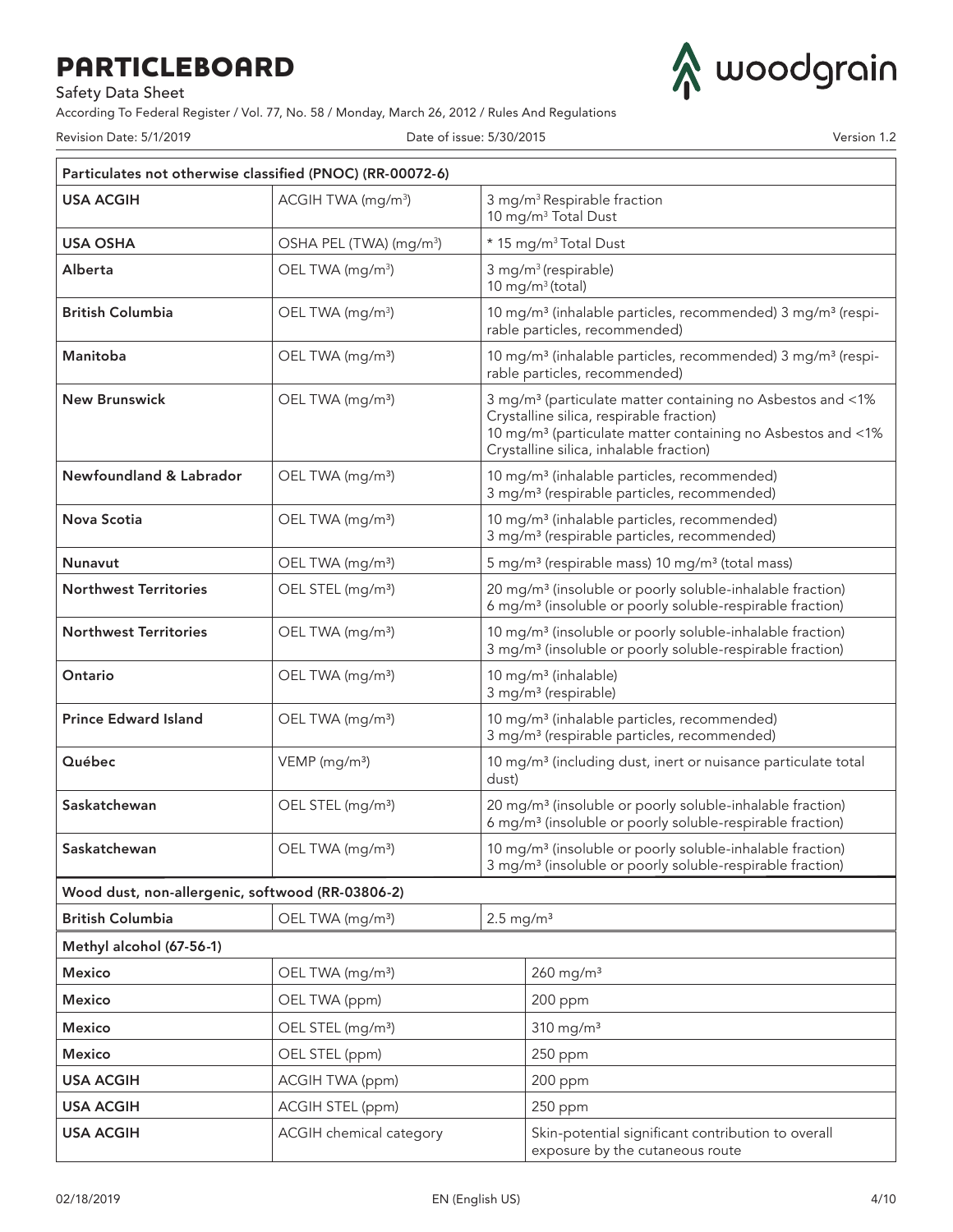Safety Data Sheet

According To Federal Register / Vol. 77, No. 58 / Monday, March 26, 2012 / Rules And Regulations



| Revision Date: 5/1/2019      | Date of issue: 5/30/2015                 | Version 1.2                                                                                    |
|------------------------------|------------------------------------------|------------------------------------------------------------------------------------------------|
| <b>USA ACGIH</b>             | <b>Biological Exposure Indices (BEI)</b> | 15 mg/l (Medium: urine - Time: end of shift - Parameter:<br>Methanol (background, nonspecific) |
| USA OSHA                     | OSHA PEL (TWA) (mg/m <sup>3</sup> )      | $260$ mg/m <sup>3</sup>                                                                        |
| <b>USA OSHA</b>              | OSHA PEL (TWA) (ppm)                     | 200 ppm                                                                                        |
| <b>USA NIOSH</b>             | NIOSH REL (TWA) (mg/m <sup>3</sup> )     | $260$ mg/m <sup>3</sup>                                                                        |
| <b>USA NIOSH</b>             | NIOSH REL (TWA) (ppm)                    | 200 ppm                                                                                        |
| <b>USA NIOSH</b>             | NIOSH REL (STEL) (mg/m <sup>3</sup> )    | $325$ mg/m <sup>3</sup>                                                                        |
| <b>USA NIOSH</b>             | NIOSH REL (STEL) (ppm)                   | 250 ppm                                                                                        |
| <b>USA IDLH</b>              | US IDLH (ppm)                            | 6000 ppm                                                                                       |
| Alberta                      | OEL STEL (mg/m <sup>3</sup> )            | $328$ mg/m <sup>3</sup>                                                                        |
| Alberta                      | OEL STEL (ppm)                           | 250 ppm                                                                                        |
| Alberta                      | OEL TWA (mg/m <sup>3</sup> )             | $262$ mg/m <sup>3</sup>                                                                        |
| Alberta                      | OEL TWA (ppm)                            | 200 ppm                                                                                        |
| <b>British Columbia</b>      | OEL STEL (ppm)                           | 250 ppm                                                                                        |
| <b>British Columbia</b>      | OEL TWA (ppm)                            | 200 ppm                                                                                        |
| Manitoba                     | OEL STEL (ppm)                           | 250 ppm                                                                                        |
| Manitoba                     | OEL TWA (ppm)                            | 200 ppm                                                                                        |
| <b>New Brunswick</b>         | OEL STEL (mg/m <sup>3</sup> )            | $328$ mg/m <sup>3</sup>                                                                        |
| <b>New Brunswick</b>         | OEL STEL (ppm)                           | 250 ppm                                                                                        |
| <b>New Brunswick</b>         | OEL TWA (mg/m <sup>3</sup> )             | $262$ mg/m <sup>3</sup>                                                                        |
| <b>New Brunswick</b>         | OEL TWA (ppm)                            | 200 ppm                                                                                        |
| Newfoundland & Labrador      | OEL STEL (ppm)                           | 250 ppm                                                                                        |
| Newfoundland & Labrador      | OEL TWA (ppm)                            | 200 ppm                                                                                        |
| <b>Nova Scotia</b>           | OEL STEL (ppm)                           | 250 ppm                                                                                        |
| <b>Nova Scotia</b>           | OEL TWA (ppm)                            | 200 ppm                                                                                        |
| Nunavut                      | OEL STEL (mg/m <sup>3</sup> )            | 328 mg/m <sup>3</sup>                                                                          |
| Nunavut                      | OEL STEL (ppm)                           | 250 ppm                                                                                        |
| Nunavut                      | OEL TWA (mg/m <sup>3</sup> )             | $262$ mg/m <sup>3</sup>                                                                        |
| Nunavut                      | OEL TWA (ppm)                            | 200 ppm                                                                                        |
| <b>Northwest Territories</b> | OEL STEL (ppm)                           | 250 ppm                                                                                        |
| <b>Northwest Territories</b> | OEL TWA (ppm)                            | 200 ppm                                                                                        |
| Ontario                      | OEL STEL (ppm)                           | 250 ppm                                                                                        |
| Ontario                      | OEL TWA (ppm)                            | 200 ppm                                                                                        |
| <b>Prince Edwards Island</b> | OEL STEL (ppm)                           | 250 ppm                                                                                        |
| <b>Prince Edwards Island</b> | OEL TWA (ppm)                            | 200 ppm                                                                                        |
| Québec                       | VECD (mg/m <sup>3</sup> )                | $328$ mg/m <sup>3</sup>                                                                        |
| Québec                       | VECD (ppm)                               | 250 ppm                                                                                        |
| Québec                       | VEMP (mg/m <sup>3</sup> )                | 262 mg/m <sup>3</sup>                                                                          |
| Québec                       | VEMP (ppm)                               | 200 ppm                                                                                        |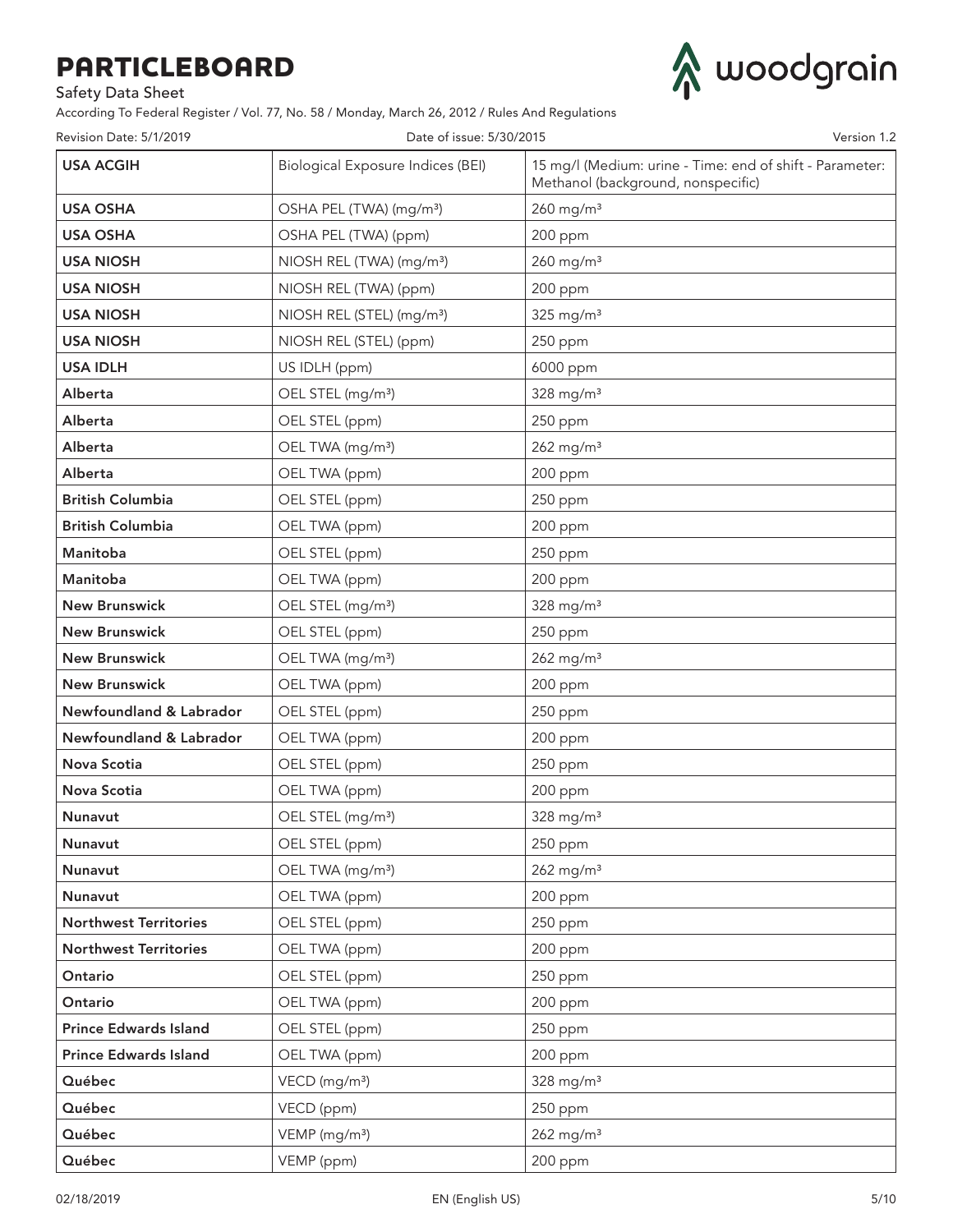Safety Data Sheet

According To Federal Register / Vol. 77, No. 58 / Monday, March 26, 2012 / Rules And Regulations



| Revision Date: 5/1/2019 |                               | Date of issue: 5/30/2015 |  |  |
|-------------------------|-------------------------------|--------------------------|--|--|
| Saskatchewan            | OEL STEL (ppm)                | 250 ppm                  |  |  |
| Saskatchewan            | OEL TWA (ppm)                 | 200 ppm                  |  |  |
| Yukon                   | OEL STEL (mg/m <sup>3</sup> ) | $310$ mg/m <sup>3</sup>  |  |  |
| Yukon                   | OEL STEL (ppm)                | 250 ppm                  |  |  |
| Yukon                   | OEL TWA (mg/m <sup>3</sup> )  | $260$ mg/m <sup>3</sup>  |  |  |
| Yukon                   | OEL TWA (ppm)                 | 200 ppm                  |  |  |

\* In AFL-CIO v OSHA, 965 F. 2d 962 (11th Cir. 1992), the Court overturned OSHA's 1989 Air Contaminants Rule, including the special PEL's for wood dust that OSHA had established at that time. The 1989 vacated PEL's were: 5 mg/m3 PEL-TWA and 10 mg/m3 STEL (15 min) all softwood and hardwood except Western Red Cedar. Wood dust is now regulated by OSHA as "Particulates Not Otherwise Regulated" (PNOR), which is also referred to as "nuisance dust." However, some states have incorporated the 1989 OSHA PEL's in their state plans. Additionally, OSHA indicated that it may cite employers under the OSH Act general duty clause in appropriate circumstances for noncompliance with the 1989 PEL's."

### Exposure Controls

#### Appropriate Engineering Controls:

Emergency eye wash fountains and safety showers should be available in the immediate vicinity of any potential exposure. Ensure adequate ventilation, especially in confined areas. Ensure all national/local regulations are observed. Proper grounding procedures to avoid static electricity should be followed. Use explosion-proof equipment. Use local exhaust or general dilution ventilation or other suppression methods to maintain dust levels below exposure limits. Power equipment should be equipped with proper dust collection devices. It is recommended that all dust control equipment such as local exhaust ventilation and material transport systems involved in handling of this product contain explosion relief vents or an explosion suppression system or an oxygen-deficient environment.

#### Personal Protective Equipment:

Gloves. Protective clothing. For particulates and dust: Protective goggles. Insufficient ventilation: wear respiratory protection.



Hand Protection: Wear protective gloves. Skin and Body Protection: Wear suitable protective clothing.

**Materials for Protective Clothing:** Suitable materials with adequate protection. Eye Protection: **In case of dust production: protective goggles.** Respiratory Protection: Use NIOSH-approved dust mask if dust has the potential to become airborne. Other Information: When using, do not eat, drink or smoke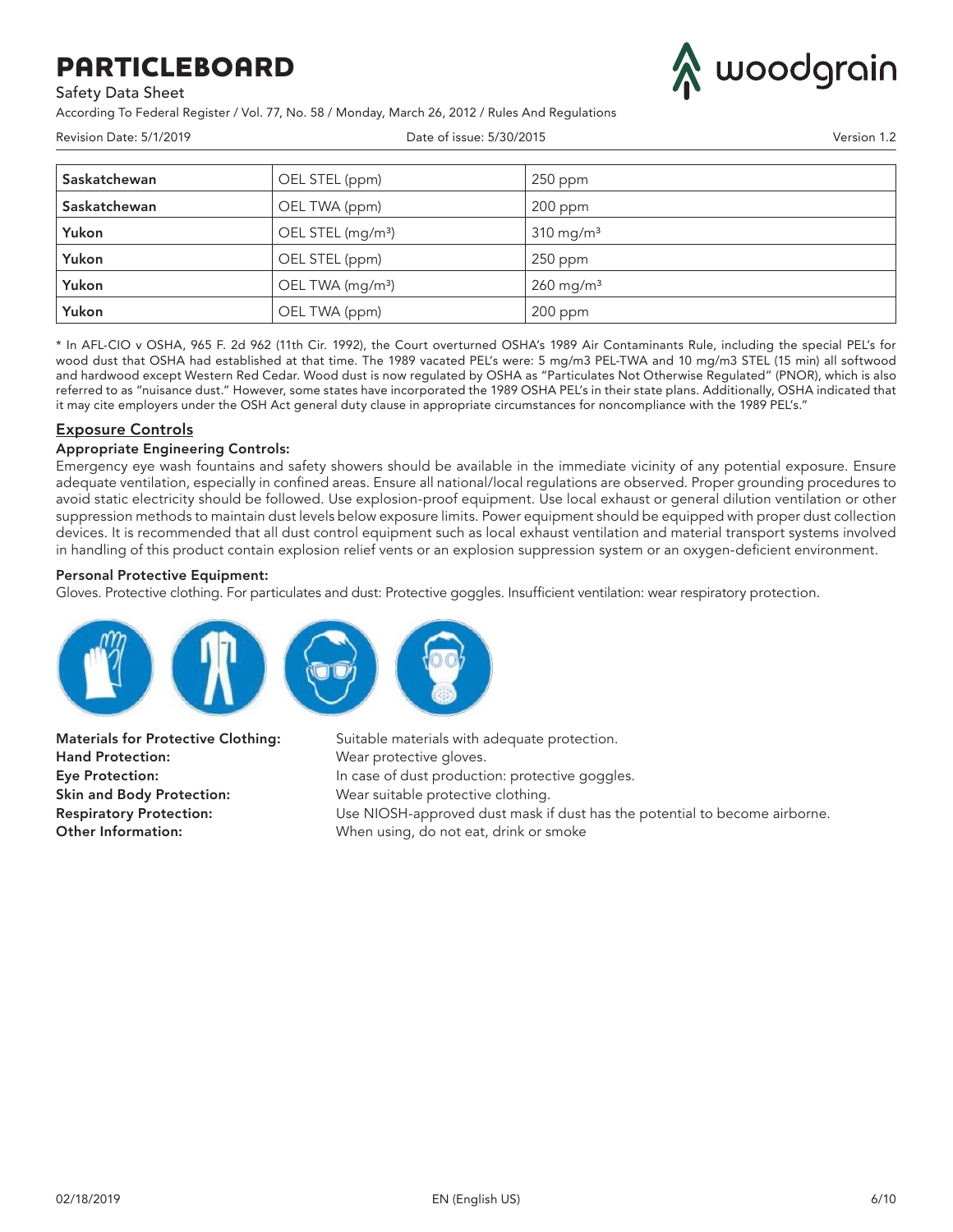Safety Data Sheet

According To Federal Register / Vol. 77, No. 58 / Monday, March 26, 2012 / Rules And Regulations



Revision Date: 5/1/2019 Date of issue: 5/30/2015 Version 1.2

| <b>SECTION 9: PHYSICAL AND CHEMICAL PROPERTIES</b>           |                                                                         |  |  |  |
|--------------------------------------------------------------|-------------------------------------------------------------------------|--|--|--|
| <b>Information on Basic Physical and Chemical Properties</b> |                                                                         |  |  |  |
| <b>Physical State:</b>                                       | Solid                                                                   |  |  |  |
| Appearance:                                                  | Not available                                                           |  |  |  |
| Odor:                                                        | Not available                                                           |  |  |  |
| Odor Threshold:                                              | Not available                                                           |  |  |  |
| pH:                                                          | Not available                                                           |  |  |  |
| <b>Evaporation Rate:</b>                                     | Not available                                                           |  |  |  |
| <b>Melting Point:</b>                                        | Not available                                                           |  |  |  |
| Freezing Point:                                              | Not available                                                           |  |  |  |
| <b>Boiling Point:</b>                                        | Not available                                                           |  |  |  |
| Flash Point:                                                 | Not available                                                           |  |  |  |
| <b>Auto-ignition Temperature:</b>                            | Not available                                                           |  |  |  |
| <b>Decomposition Temperature:</b>                            | Not available                                                           |  |  |  |
| Flammability (solid, gas):                                   | Not available                                                           |  |  |  |
| Lower Flammable Limit:                                       | Not available                                                           |  |  |  |
| <b>Upper Flammable Limit:</b>                                | Not available                                                           |  |  |  |
| Vapor Pressure:                                              | Not available                                                           |  |  |  |
| Relative Vapor Density at 20° C:                             | Not available                                                           |  |  |  |
| <b>Relative Density:</b>                                     | Not available                                                           |  |  |  |
| <b>Specific Gravity:</b>                                     | Not available                                                           |  |  |  |
| Solubility:                                                  | Not available                                                           |  |  |  |
| Partition Coefficient: N-Octanol/Water:                      | Not available                                                           |  |  |  |
| Viscosity:                                                   | Not available                                                           |  |  |  |
| <b>Explosion Data - Sensitivity to Mechanical Impact:</b>    | Not expected to present an explosion hazard due to<br>mechanical impact |  |  |  |
| <b>Explosion Data - Sensitivity to Static Discharge:</b>     | Static discharge could act as ignition source                           |  |  |  |

## SECTION 10: STABILITY AND REACTIVITY

Possibility of Hazardous Reactions: None known Incompatible Materials: None known Hazardous Decomposition Products: None known.

Reactivity: **Reactivity: Hazardous reactions will not occur under normal conditions.** Chemical Stability: Stable under recommended handling and storage conditions (see section 7). Conditions to Avoid: Sparks, heat, open flame and other sources of ignition.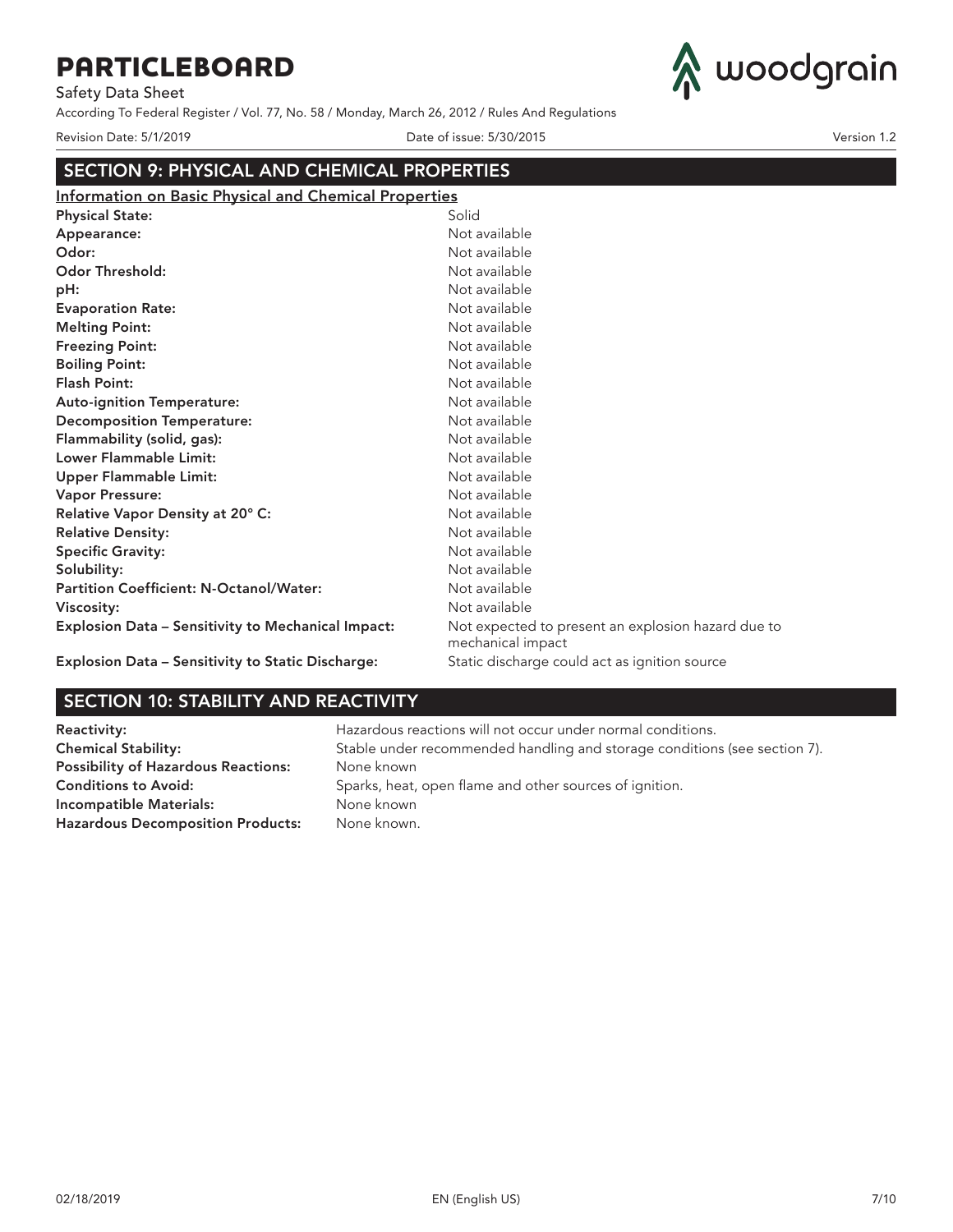Safety Data Sheet

According To Federal Register / Vol. 77, No. 58 / Monday, March 26, 2012 / Rules And Regulations



Revision Date: 5/1/2019 Date of issue: 5/30/2015 Version 1.2

## SECTION 11: TOXICOLOGICAL INFORMATION

| Information on Toxicological Effects - Product             |                                                                                                                                                         |
|------------------------------------------------------------|---------------------------------------------------------------------------------------------------------------------------------------------------------|
| <b>Acute Toxicity:</b>                                     | Not classified                                                                                                                                          |
| LD50 and LC50 Data:                                        | Not available                                                                                                                                           |
| <b>Skin Corrosion/Irritation:</b>                          | Causes skin irritation.                                                                                                                                 |
| <b>Serious Eye Damage/Irritation:</b>                      | Not classified                                                                                                                                          |
| <b>Respiratory or Skin Sensitization:</b>                  | Not classified                                                                                                                                          |
| <b>Germ Cell Mutagenicity:</b>                             | Not classified                                                                                                                                          |
| Teratogenicity:                                            | Not classified                                                                                                                                          |
| Carcinogenicity:                                           | May cause cancer (Inhalation).                                                                                                                          |
| <b>Specific Target Organ Toxicity (Repeated Exposure):</b> | May cause damage to organs (respiratory system) through prolonged<br>or repeated exposure (Inhalation).                                                 |
| <b>Reproductive Toxicity:</b>                              | Not classified                                                                                                                                          |
| <b>Aspiration Hazard:</b>                                  | Not classified                                                                                                                                          |
| Symptoms/Injuries After Inhalation:                        | For particulates and dust: Irritation of the respiratory tract and the<br>other mucous membranes.                                                       |
| Symptoms/Injuries After Skin Contact:                      | Redness, pain, swelling, itching, burning, dryness, and dermatitis.<br>Prolonged contact with large amounts of dust may cause mechanical<br>irritation. |
| Symptoms/Injuries After Eye Contact:                       | Prolonged contact with large amounts of dust may cause mechanical<br>irritation.                                                                        |
| <b>Chronic Symptoms:</b>                                   | Prolonged inhalation of wood dust may cause cancer of the<br>respiratory system and lung disease.                                                       |

### Information on Toxicological Effects - Ingredient(s) LD50 and LC50 Data:

| Ammonium polyphosphate (68333-79-9)             |                          |
|-------------------------------------------------|--------------------------|
| LD50 Oral Rat                                   | 4740 mg/kg               |
| ATE US (oral)                                   | 500.00 mg/kg body weight |
| Woodust, non-alergenic, softwood (RR-03806-2)   |                          |
| <b>IARC Group</b>                               |                          |
| <b>National Toxicology Program (NTP) Status</b> | Known Human Carcinogen   |
| <b>SECTION 12: ECOLOGICAL INFORMATION</b>       |                          |

### **Toxicity**

Ecology - General: Not classified.

| Ammonium polyphosphate (68333-79-9) |                                                                               |
|-------------------------------------|-------------------------------------------------------------------------------|
| LC50 Fish 1                         | > 500 mg/l (Exposure time: 96 h - Species: Brachydanio rerio [static])        |
| LC 50 Fish 2                        | [123 mg/l (Exposure time: 96 h - Species: Oncorhynchus mykiss [flow-through]) |

## Persistence and Degradability

| Particleboard                 |                  |
|-------------------------------|------------------|
| Persistence and Degradability | Not established. |
| Bioaccumulative Potential     |                  |

### Bioaccumulative Potential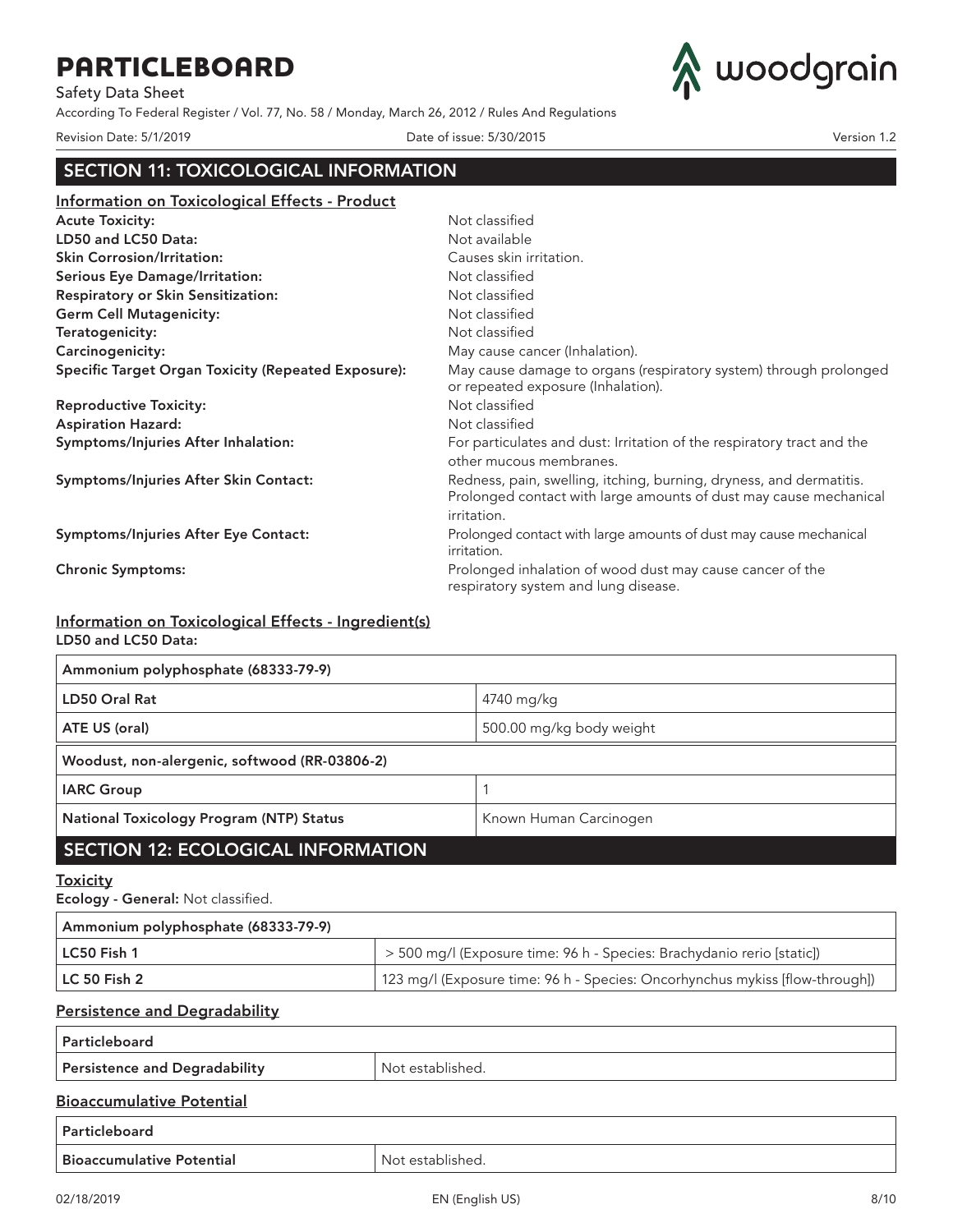Safety Data Sheet

According To Federal Register / Vol. 77, No. 58 / Monday, March 26, 2012 / Rules And Regulations

Revision Date: 5/1/2019 Date of issue: 5/30/2015 Version 1.2



Mobility in Soil

Not available

#### Other Adverse Effects

Other Information: Avoid release to the environment

## SECTION 13: DISPOSAL CONSIDERATIONS

Waste Disposal Recommendations: Dispose of contents/container in accordance with local, regional, national, and international regulations Additional Information: Container may remain hazardous when empty. Continue to observe all precautions. Ecology – Waste Materials: Avoid unnecessary release to the environment.

### SECTION 14: TRANSPORT INFORMATION

| In Accordance with DOT  | Not regulated for transport. |
|-------------------------|------------------------------|
| In Accordance with IMDG | Not regulated for transport. |
| In Accordance with IATA | Not regulated for transport. |
| In Accordance with TDG  | Not regulated for transport. |

## SECTION 15: REGULATORY INFORMATION

### US Federal Regulations

| <b>Particleboard</b>                                                      |                                                                    |
|---------------------------------------------------------------------------|--------------------------------------------------------------------|
| <b>SARA Section 311/312 Hazard Classes</b>                                | Immediate (acute) health hazard<br>Delayed (chronic) health hazard |
| Ammonium polyphosphate (68333-79-9)                                       |                                                                    |
| Listed on the United States TSCA (Toxic Substances Control Act) inventory |                                                                    |

### US State Regulations

| Wood dust, non-allergenic, softwood (RR-03806-2)                                                             |                                                                                               |
|--------------------------------------------------------------------------------------------------------------|-----------------------------------------------------------------------------------------------|
| U.S. - California - Proposition 65 -<br><b>Carcinogens List</b>                                              | WARNING: This product contains chemicals known to the State<br>of California to cause cancer. |
| Wood dust, nonallergenic, softwood (RR-03806-2)                                                              |                                                                                               |
| U.S. - New Jersey - Right to Know Hazardous Substance List<br>U.S. - Pennsylvania - RTK (Right to Know) List |                                                                                               |

### Canadian Regulations

| Particleboard               |                                                                                                                                                                     |
|-----------------------------|---------------------------------------------------------------------------------------------------------------------------------------------------------------------|
| <b>WHMIS Classification</b> | Class D Division 2 Subdivision A - Very toxic material causing other toxic effects<br>Class D Division 2 Subdivision B - Toxic material causing other toxic effects |
|                             |                                                                                                                                                                     |